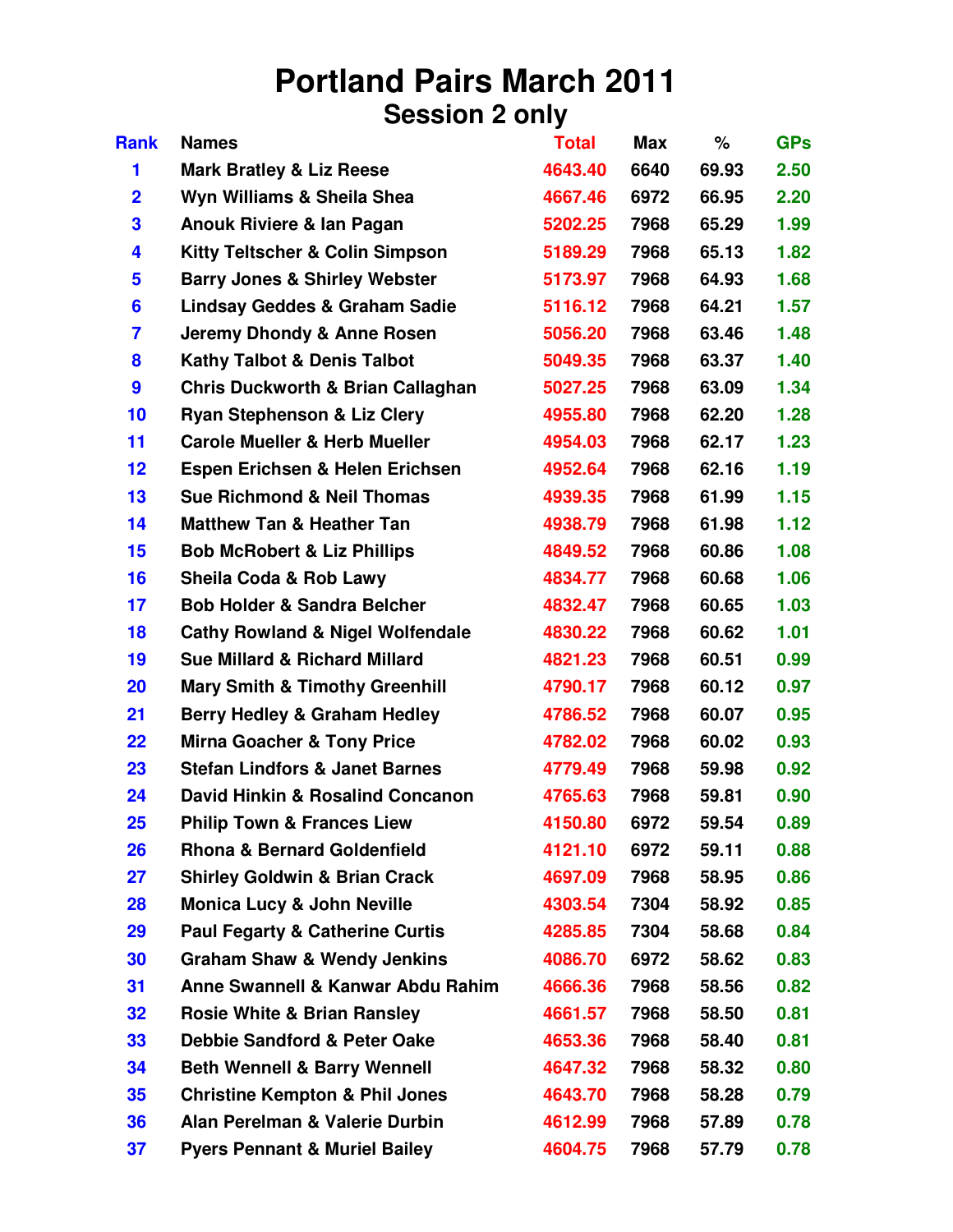| <b>Rank</b> | <b>Names</b>                                     | <b>Total</b> | <b>Max</b> | %     | <b>GPs</b> |
|-------------|--------------------------------------------------|--------------|------------|-------|------------|
| 38          | Dodo Georgevic & Arthur Williams                 | 4601.52      | 7968       | 57.75 | 0.77       |
| 39          | <b>Sally-Ann Rothwell &amp; Michael Rothwell</b> | 4593.36      | 7968       | 57.65 | 0.76       |
| 40          | <b>Dinah Lintott &amp; Andrew Lintott</b>        | 4590.56      | 7968       | 57.61 | 0.76       |
| 41          | Warner Solomon & Louise Solomon                  | 4588.50      | 7968       | 57.59 | 0.75       |
| 42          | Joan Marray & Julian Merrill                     | 4583.84      | 7968       | 57.53 | 0.75       |
| 43          | Jean Hand & Peter Hand                           | 4574.80      | 7968       | 57.41 | 0.74       |
| 44          | John Brandon-Joyce & Sheilah Da Silva            | 4559.30      | 7968       | 57.22 | 0.74       |
| 45          | <b>Malcolm Harris &amp; Deborah Berwitz</b>      | 4552.00      | 7968       | 57.13 | 0.73       |
| 46          | <b>Celia Oram &amp; Derek Oram</b>               | 4532.49      | 7968       | 56.88 | 0.73       |
| 47          | John Ramshoj-Bolton & Anne Balderson             | 4530.77      | 7968       | 56.86 | 0.72       |
| 48          | Benji Hackenbroch & Mandie Campbell              | 4524.48      | 7968       | 56.78 | 0.72       |
| 49          | Delia Stephens & Aidan Schofield                 | 4520.29      | 7968       | 56.73 | 0.71       |
| 50          | Liz Muir & Malcolm Oliver                        | 4515.22      | 7968       | 56.67 | 0.71       |
| 51          | <b>Maureen Tebb &amp; Tony Swiers</b>            | 4132.93      | 7304       | 56.58 | 0.70       |
| 52          | Pam Edwards & Bryan Edwards                      | 3941.40      | 6972       | 56.53 | 0.70       |
| 53          | <b>Cyril Hall &amp; Jane Hall</b>                | 4498.88      | 7968       | 56.46 | 0.69       |
| 54          | <b>Chris Stevens &amp; Hilary Brain</b>          | 4494.52      | 7968       | 56.41 | 0.69       |
| 55          | John Vaughan & Susan Gregory                     | 3930.85      | 6972       | 56.38 | 0.68       |
| 56          | <b>Alan Cooke &amp; Maris Sheppard</b>           | 4491.02      | 7968       | 56.36 | 0.68       |
| 57          | <b>Anne Gilling &amp; David Gilling</b>          | 4485.79      | 7968       | 56.30 | 0.67       |
| 58          | <b>Wendy Pollard &amp; Roger Courtney</b>        | 4483.79      | 7968       | 56.27 | 0.67       |
| 59          | <b>Carole Kelly &amp; Geoff Kenyon</b>           | 4473.21      | 7968       | 56.14 | 0.66       |
| 60          | <b>Marit Langston &amp; Peter Langston</b>       | 4470.52      | 7968       | 56.11 | 0.66       |
| 61          | John Auld & Irene Auld                           | 4464.79      | 7968       | 56.03 | 0.65       |
| 62          | <b>Gerry Petherick &amp; John Petherick</b>      | 3898.29      | 6972       | 55.91 | 0.65       |
| 63          | <b>Terence Treeby &amp; Joy Pellow</b>           | 3898.14      | 6972       | 55.91 | 0.64       |
| 64          | <b>Stuart Strachan &amp; Sue Oliver</b>          | 4443.91      | 7968       | 55.77 | 0.64       |
| 65          | <b>Brenda Foley &amp; Geoff Foley</b>            | 4443.49      | 7968       | 55.77 | 0.63       |
| 66          | <b>Steve Barnfield &amp; Frances Connell</b>     | 4441.24      | 7968       | 55.74 | 0.63       |
| 67          | Rob Simpson & Michele Lundqvist                  | 3882.96      | 6972       | 55.69 | 0.62       |
| 68          | <b>Mary Lee &amp; Tony Carsley</b>               | 4434.68      | 7968       | 55.66 | 0.62       |
| 69          | <b>Paula Hopkinson &amp; David Patterson</b>     | 4413.35      | 7968       | 55.39 | 0.61       |
| 70          | <b>Roy Moore &amp; Janet Rumsey</b>              | 4410.49      | 7968       | 55.35 | 0.61       |
| 71          | <b>Martin Smith &amp; Sandy Smith</b>            | 4407.86      | 7968       | 55.32 | 0.60       |
| 72          | <b>Sandy Davies &amp; Tom Gisborne</b>           | 4040.29      | 7304       | 55.32 | 0.60       |
| 73          | <b>Tom Brogan &amp; Sandy Blunt</b>              | 4405.39      | 7968       | 55.29 | 0.59       |
| 74          | <b>Jeremy Willans &amp; Jill Skinner</b>         | 4394.14      | 7968       | 55.15 | 0.59       |
| 75          | Helen Lawton-Smith & John Slater                 | 4394.05      | 7968       | 55.15 | 0.58       |
| 76          | <b>Steven Bliss &amp; Steph Bliss</b>            | 4388.80      | 7968       | 55.08 | 0.58       |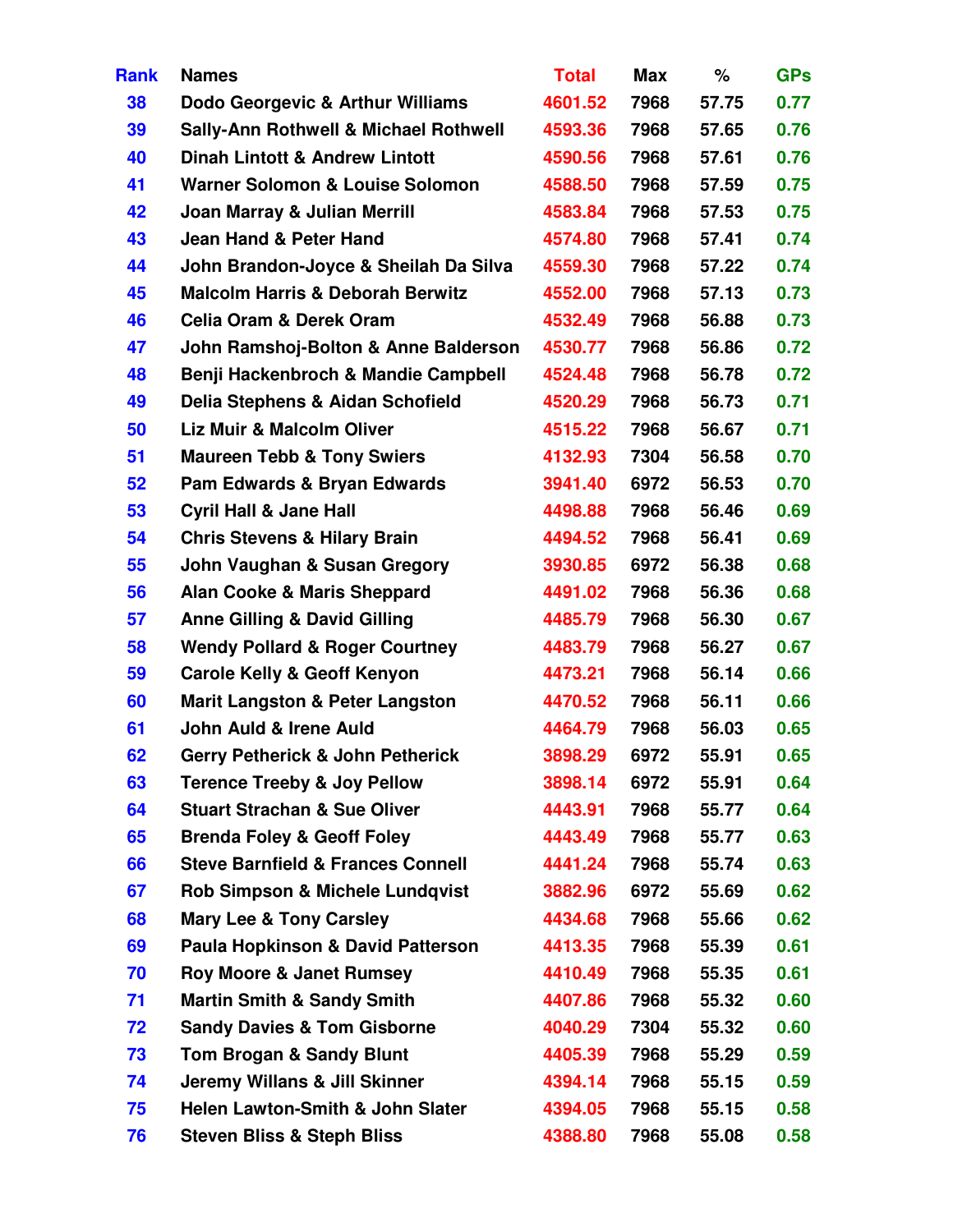| <b>Rank</b> | <b>Names</b>                                              | <b>Total</b> | Max  | %     | <b>GPs</b> |
|-------------|-----------------------------------------------------------|--------------|------|-------|------------|
| 77          | <b>Ruth Edmondson &amp; David Barnes</b>                  | 3837.65      | 6972 | 55.04 | 0.57       |
| 78          | <b>Sue Logan &amp; Stuart Davies</b>                      | 4384.31      | 7968 | 55.02 | 0.57       |
| 79          | <b>Martine Rothschild &amp; Norman Agran</b>              | 4377.89      | 7968 | 54.94 | 0.56       |
| 80          | <b>Gordon Clarke &amp; Peggy Moss</b>                     | 3830.50      | 6972 | 54.94 | 0.56       |
| 81          | David Gold & Susanna Gross                                | 4367.64      | 7968 | 54.81 | 0.55       |
| 82          | David Powell & Barbara Schultz                            | 4365.81      | 7968 | 54.79 | 0.55       |
| 83          | Gayle Webb & Colin Webb                                   | 4365.13      | 7968 | 54.78 | 0.54       |
| 84          | <b>Peter Williams &amp; Rosemary Boddy</b>                | 3637.23      | 6640 | 54.78 | 0.54       |
| 85          | Stella Bateman & Joe Bateman                              | 3998.88      | 7304 | 54.75 | 0.54       |
| 86          | <b>Madeline Lawson &amp; Mahmood</b><br><b>Nurmohamed</b> | 4362.16      | 7968 | 54.75 | 0.53       |
| 87          | <b>Sharon Bayne &amp; Paul Gibbons</b>                    | 4351.87      | 7968 | 54.62 | 0.52       |
| 88          | <b>Tracy Capal &amp; Ted Reveley</b>                      | 4341.39      | 7968 | 54.49 | 0.52       |
| 89          | <b>Kenneth Watkins &amp; Jane Morton</b>                  | 4335.57      | 7968 | 54.41 | 0.51       |
| 90          | <b>Gill Gold &amp; Ray Green</b>                          | 3972.97      | 7304 | 54.39 | 0.51       |
| 91          | <b>Ollie Burgess &amp; Sarah Teshome</b>                  | 3611.64      | 6640 | 54.39 | 0.50       |
| 92          | Katharine Hodgson & Roy France                            | 4332.90      | 7968 | 54.38 | 0.50       |
| 93          | Janet De Botton & Thor-Erik Hoftaniska                    | 4325.35      | 7968 | 54.28 |            |
| 94          | <b>Angela Chester &amp; Richard Chester</b>               | 4324.06      | 7968 | 54.27 |            |
| 95          | <b>Alison Nichols &amp; Michael Mahoney</b>               | 4313.81      | 7968 | 54.14 |            |
| 96          | <b>Helen Wildsmith &amp; Tim Chanter</b>                  | 4312.91      | 7968 | 54.13 |            |
| 97          | <b>Gavin Park &amp; Jean Smallwood</b>                    | 4304.12      | 7968 | 54.02 |            |
| 98          | <b>Steve Bourton &amp; Julia Brough</b>                   | 3765.17      | 6972 | 54.00 |            |
| 99          | <b>Brian Varley &amp; Carol Varley</b>                    | 4302.82      | 7968 | 54.00 |            |
| 100         | <b>Ann Barnett &amp; Clive Barnett</b>                    | 4302.06      | 7968 | 53.99 |            |
| 101         | Gill Copeland & George Bak                                | 4285.59      | 7968 | 53.79 |            |
| 102         | <b>Mary Lawrenson &amp; David Park</b>                    | 4269.01      | 7968 | 53.58 |            |
| 103         | <b>Sheena Millins &amp; Bernie Hunt</b>                   | 4268.87      | 7968 | 53.58 |            |
| 104         | <b>Pauline Rudolf &amp; John Rudolf</b>                   | 4259.12      | 7968 | 53.45 |            |
| 105         | <b>Andrea Martin &amp; David Evans</b>                    | 4258.70      | 7968 | 53.45 |            |
| 106         | <b>Roy Collard &amp; Val Constable</b>                    | 4253.82      | 7968 | 53.39 |            |
| 107         | <b>Catherine Seale &amp; Richard Bowdery</b>              | 3898.20      | 7304 | 53.37 |            |
| 108         | <b>Gill Hutchinson &amp; Ken Barnett</b>                  | 4250.32      | 7968 | 53.34 |            |
| 109         | <b>Lindsey Clark &amp; Colin Washbrook</b>                | 4244.49      | 7968 | 53.27 |            |
| 110         | <b>Michael Goddard &amp; Heather West</b>                 | 4243.50      | 7968 | 53.26 |            |
| 111         | <b>John Harrison &amp; Nawal Fenwick</b>                  | 4242.13      | 7968 | 53.24 |            |
| 112         | <b>Yvonne Evans &amp; Wyn Robyns</b>                      | 4232.73      | 7968 | 53.12 |            |
| 113         | Jeremy Rickard & Irene Robinson                           | 4227.52      | 7968 | 53.06 |            |
| 114         | <b>Philip Norman &amp; Christine Bradley</b>              | 4221.51      | 7968 | 52.98 |            |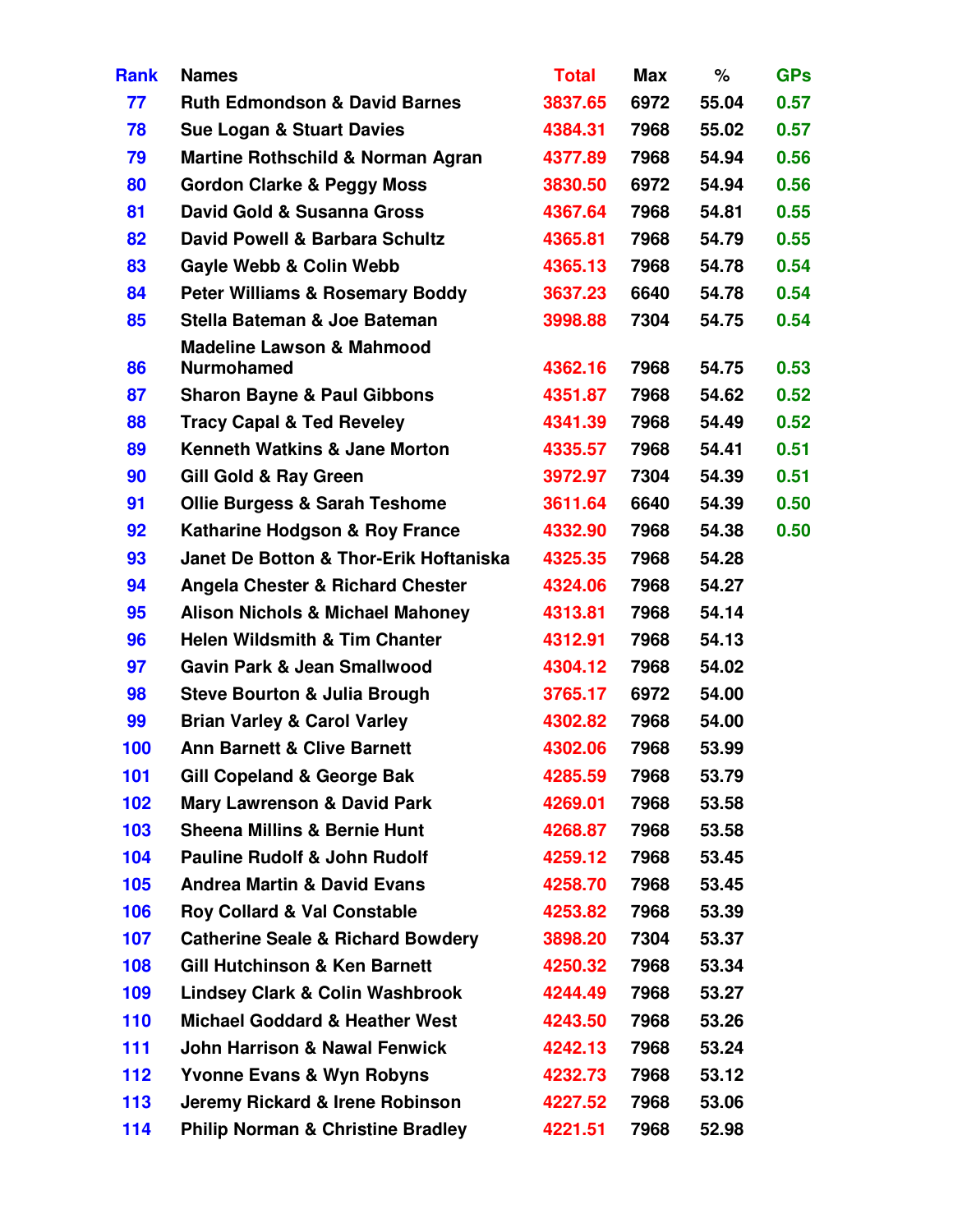| <b>Rank</b> | <b>Names</b>                                 | <b>Total</b> | <b>Max</b> | %     | <b>GPs</b> |
|-------------|----------------------------------------------|--------------|------------|-------|------------|
| 115         | <b>Colin Lang &amp; Libby Lang</b>           | 4221.47      | 7968       | 52.98 |            |
| 116         | <b>Andrew Doye &amp; Helen Robinson</b>      | 4219.31      | 7968       | 52.95 |            |
| 117         | <b>Peter Clark &amp; Ann Clark</b>           | 4217.56      | 7968       | 52.93 |            |
| 118         | <b>Peter Randall &amp; Diana Thorne</b>      | 4209.86      | 7968       | 52.83 |            |
| 119         | <b>Cliff Short &amp; Anne Short</b>          | 4209.58      | 7968       | 52.83 |            |
| 120         | <b>Rory McKinley &amp; Jill Knight</b>       | 4202.43      | 7968       | 52.74 |            |
| 121         | <b>Sue Taylor &amp; Chris Taylor</b>         | 4201.45      | 7968       | 52.73 |            |
| 122         | <b>Chris Frost &amp; Joan Hardwick</b>       | 4194.10      | 7968       | 52.64 |            |
| 123         | Mo Logan & Malcolm Young                     | 4192.49      | 7968       | 52.62 |            |
| 124         | <b>Janet Porter &amp; Graham Dolby</b>       | 4190.57      | 7968       | 52.59 |            |
| 125         | Dave Latchem & Wendy Simpson                 | 4190.50      | 7968       | 52.59 |            |
| 126         | <b>Barbara Boaler &amp; David Beresford</b>  | 3489.87      | 6640       | 52.56 |            |
| 127         | <b>Thomas Cullen &amp; Winnie Helps</b>      | 4187.83      | 7968       | 52.56 |            |
| 128         | <b>Margaret Curtis &amp; David Sherman</b>   | 3837.25      | 7304       | 52.54 |            |
| 129         | Ian Grant & Julie Grant                      | 4185.41      | 7968       | 52.53 |            |
| 130         | Leo Wang & Maxine Julius                     | 4178.04      | 7968       | 52.44 |            |
| 131         | <b>Tara Harding &amp; Stan Harding</b>       | 4174.56      | 7968       | 52.39 |            |
| 132         | Jane Jenson & David Jenson                   | 4173.08      | 7968       | 52.37 |            |
| 133         | <b>Nicola Smith &amp; Willie Coyle</b>       | 4172.63      | 7968       | 52.37 |            |
| 134         | <b>Rick Irwin &amp; Barbara Kime</b>         | 3823.42      | 7304       | 52.35 |            |
| 135         | Paul Chapman & Sue Chapman                   | 4170.76      | 7968       | 52.34 |            |
| 136         | Val Robson & Denis Robson                    | 4170.61      | 7968       | 52.34 |            |
| 137         | <b>Sue Morris &amp; Geoff Morris</b>         | 4166.25      | 7968       | 52.29 |            |
| 138         | <b>Christina Brewster &amp; Chris Heames</b> | 4163.92      | 7968       | 52.26 |            |
| 139         | <b>Robin Griffiths &amp; Maria Martin</b>    | 3641.65      | 6972       | 52.23 |            |
| 140         | <b>Terry Hewett &amp; Simon Cochemé</b>      | 4159.50      | 7968       | 52.20 |            |
| 141         | <b>Rachel Bingham &amp; Matthew Bingham</b>  | 4158.61      | 7968       | 52.19 |            |
| 142         | <b>Andrew Stimson &amp; Anne Stimson</b>     | 4155.87      | 7968       | 52.16 |            |
| 143         | <b>Albert Tipton &amp; Alma Richards</b>     | 4149.01      | 7968       | 52.07 |            |
| 144         | Arnie Anidjar-Romain & June Ball             | 4141.80      | 7968       | 51.98 |            |
| 145         | <b>Barry Stoker &amp; Barbara Stoker</b>     | 4129.59      | 7968       | 51.83 |            |
| 146         | Marilyn Malinowska & Artur Malinowski        | 4128.74      | 7968       | 51.82 |            |
| 147         | Paul Littlewood & Fiona Littlewood           | 4120.90      | 7968       | 51.72 |            |
| 148         | <b>Andrew Clery &amp; Sati McKenzie</b>      | 4117.72      | 7968       | 51.68 |            |
| 149         | <b>Christine Dyer &amp; Derek Eneas</b>      | 4114.82      | 7968       | 51.64 |            |
| 150         | <b>James Bugden &amp; Sally Bugden</b>       | 4112.76      | 7968       | 51.62 |            |
| 151         | <b>Eddie Lucioni &amp; Diane Rogers</b>      | 4110.57      | 7968       | 51.59 |            |
| 152         | <b>Tony Heatly &amp; Joyce Outred</b>        | 4108.11      | 7968       | 51.56 |            |
| 153         | <b>Cathy Davies &amp; Mike Davies</b>        | 4107.96      | 7968       | 51.56 |            |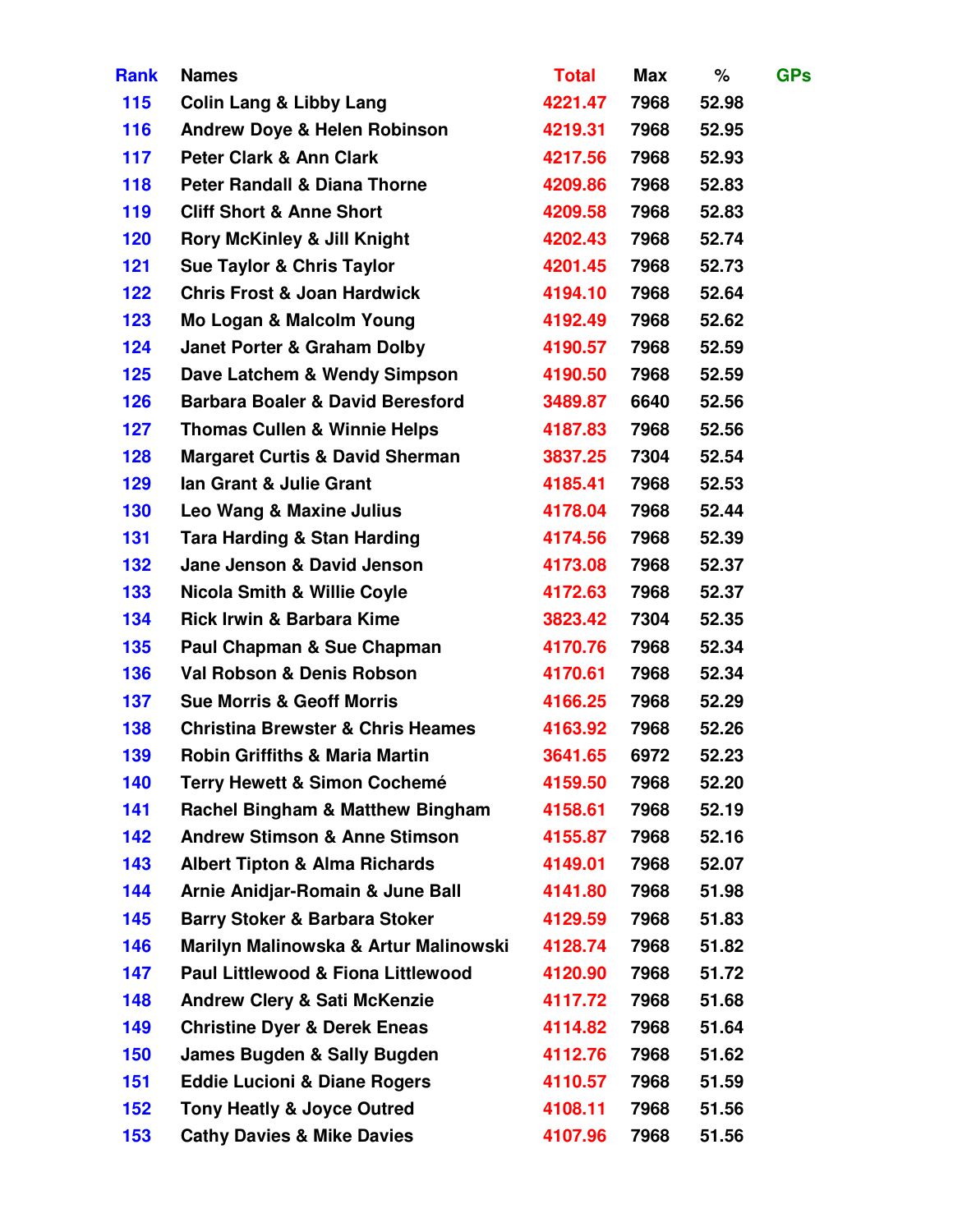| <b>Rank</b> | <b>Names</b>                                 | <b>Total</b> | <b>Max</b> | %     | <b>GPs</b> |
|-------------|----------------------------------------------|--------------|------------|-------|------------|
| 154         | <b>Pauline Cooper &amp; Richard Hilton</b>   | 3416.96      | 6640       | 51.46 |            |
| 155         | <b>Jackie Waters &amp; Roger Sweet</b>       | 4099.51      | 7968       | 51.45 |            |
| 156         | <b>Rod Sheard &amp; Gwen Hurst</b>           | 3582.87      | 6972       | 51.39 |            |
| 157         | <b>Amanda Potter &amp; Michael Lucas</b>     | 4094.37      | 7968       | 51.39 |            |
| 158         | <b>Tricia Gilham &amp; John Griffiths</b>    | 4091.72      | 7968       | 51.35 |            |
| 159         | <b>Carla Sidney-Woollett &amp; Huw David</b> | 4088.99      | 7968       | 51.32 |            |
| 160         | Janet Leach & John Cole                      | 3567.22      | 6972       | 51.16 |            |
| 161         | <b>Shirley Posner &amp; David Mail</b>       | 4070.90      | 7968       | 51.09 |            |
| 162         | <b>Roy Riley &amp; Stephanie Donner</b>      | 4069.58      | 7968       | 51.07 |            |
| 163         | <b>Ruth Coubrough &amp; Peter Nicholds</b>   | 4068.86      | 7968       | 51.07 |            |
| 164         | David Wing & Barbara Cohen                   | 4068.80      | 7968       | 51.06 |            |
| 165         | <b>Nick Moore &amp; Christine Smith</b>      | 4065.46      | 7968       | 51.02 |            |
| 166         | <b>Janet Springett &amp; Frank Springett</b> | 3725.86      | 7304       | 51.01 |            |
| 167         | <b>Brad Featherman &amp; Marian Hunt</b>     | 4063.73      | 7968       | 51.00 |            |
| 168         | <b>Jack Goody &amp; Joyce Baldock</b>        | 4063.44      | 7968       | 51.00 |            |
| 169         | Kath Nelson & Alan Nelson                    | 4062.93      | 7968       | 50.99 |            |
| 170         | <b>Christine Jepson &amp; Peter Clinch</b>   | 4059.87      | 7968       | 50.95 |            |
| 171         | <b>Debbie Roberts &amp; Geoff Nicholas</b>   | 4056.35      | 7968       | 50.91 |            |
| 172         | Les Roffey & Norma Macmillan                 | 3549.03      | 6972       | 50.90 |            |
| 173         | Keith Goswell & Elaine Lloyd                 | 4052.44      | 7968       | 50.86 |            |
| 174         | <b>Michael Hancock &amp; Julie Snell</b>     | 4050.69      | 7968       | 50.84 |            |
| 175         | Jackie Fairclough & Graham Orsmond           | 4040.99      | 7968       | 50.72 |            |
| 176         | Marta Sikora & Jacek Sikora                  | 4032.07      | 7968       | 50.60 |            |
| 177         | <b>Angela Booth &amp; Peter Radley</b>       | 3526.41      | 6972       | 50.58 |            |
| 178         | <b>Paul Thornton &amp; Sue Bedford</b>       | 4029.64      | 7968       | 50.57 |            |
| 179         | Rita Keable & Brian Keable                   | 4027.37      | 7968       | 50.54 |            |
| 180         | <b>Catherine Draper &amp; David Debbage</b>  | 4017.11      | 7968       | 50.42 |            |
| 181         | <b>Julie Abley &amp; Steve Abley</b>         | 4014.74      | 7968       | 50.39 |            |
| 182         | <b>Fran Thornton &amp; Roger Pyart</b>       | 4001.81      | 7968       | 50.22 |            |
| 183         | <b>Sue Lane &amp; Paul Tapster</b>           | 4000.38      | 7968       | 50.21 |            |
| 184         | <b>Terry Goldsmith &amp; Sue Morgan</b>      | 3999.07      | 7968       | 50.19 |            |
| 185         | <b>Mike Eden &amp; Carrie Eden</b>           | 3998.81      | 7968       | 50.19 |            |
| 186         | Dan Crofts & Barbara Hackett                 | 3996.98      | 7968       | 50.16 |            |
| 187         | Renee McMahon & Peter Hempson                | 3659.42      | 7304       | 50.10 |            |
| 188         | <b>Cherie Lusher &amp; David Cook</b>        | 3990.77      | 7968       | 50.08 |            |
| 189         | <b>Heather Dhondy &amp; Neil Rosen</b>       | 3979.40      | 7968       | 49.94 |            |
| 190         | <b>Ron Tapp &amp; Sandra Love</b>            | 3962.00      | 7968       | 49.72 |            |
| 191         | Jeff Green & Jean Anderson                   | 3961.02      | 7968       | 49.71 |            |
| 192         | Lynn Hepworth & Paul Hepworth                | 3464.76      | 6972       | 49.70 |            |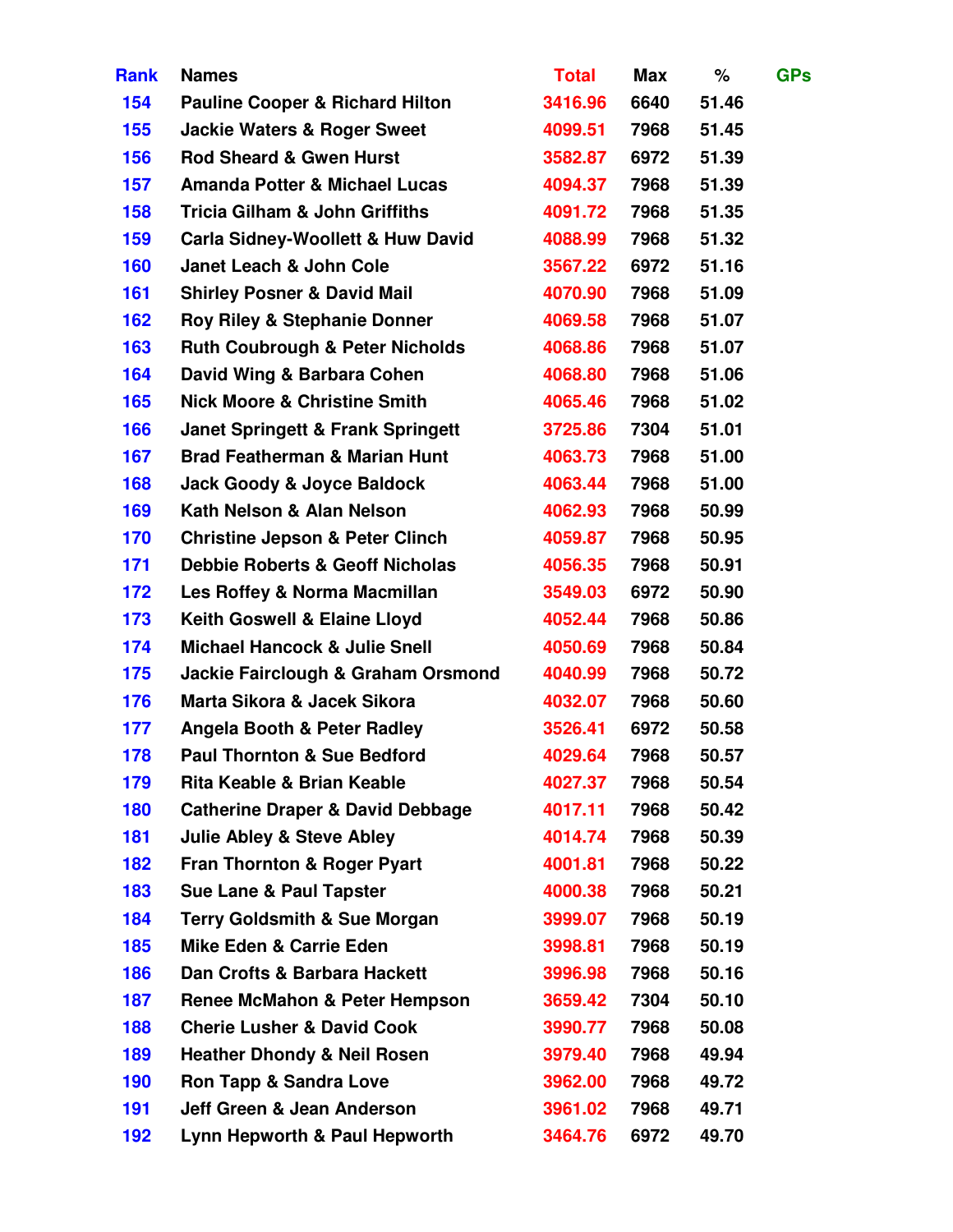| <b>Rank</b> | <b>Names</b>                                 | <b>Total</b> | <b>Max</b> | %     | <b>GPs</b> |
|-------------|----------------------------------------------|--------------|------------|-------|------------|
| 193         | <b>June Manning &amp; Brian Davison</b>      | 3463.48      | 6972       | 49.68 |            |
| 194         | <b>Denise Baxter &amp; Rodney Meredith</b>   | 3956.23      | 7968       | 49.65 |            |
| 195         | <b>Lawrence Haynes &amp; Jenny Matthews</b>  | 3948.52      | 7968       | 49.55 |            |
| 196         | <b>Lynton Stock &amp; Gillian Stock</b>      | 3618.01      | 7304       | 49.53 |            |
| 197         | Alan Gordon & Beryl Campbell                 | 3611.15      | 7304       | 49.44 |            |
| 198         | <b>Jane Green &amp; Tim Rees</b>             | 3938.50      | 7968       | 49.43 |            |
| 199         | <b>Gilly Cardiff &amp; Dave Rogers</b>       | 3936.76      | 7968       | 49.41 |            |
| 200         | Sue Goldman & Julian Wernick                 | 3935.02      | 7968       | 49.39 |            |
| 201         | Patsy Ashford & Alan Fell                    | 3437.80      | 6972       | 49.31 |            |
| 202         | <b>Margaret Wort &amp; Darren Evetts</b>     | 3925.13      | 7968       | 49.26 |            |
| 203         | <b>Pauline Serby &amp; John Moore</b>        | 3924.24      | 7968       | 49.25 |            |
| 204         | Karen Pryor & Malcolm Pryor                  | 3922.48      | 7968       | 49.23 |            |
| 205         | Michael Lunn & Jennie George                 | 3429.08      | 6972       | 49.18 |            |
| 206         | Ralph Lamb & Lyn Lamb                        | 3426.23      | 6972       | 49.14 |            |
| 207         | <b>Pat Alcalay &amp; Marco Alcalay</b>       | 3914.06      | 7968       | 49.12 |            |
| 208         | <b>Trevor Morris &amp; Vanessa Clarke</b>    | 3913.40      | 7968       | 49.11 |            |
| 209         | Joan Murphy & Phil Thornton                  | 3908.69      | 7968       | 49.05 |            |
| 210         | <b>Chris Harris &amp; Gita Kundu</b>         | 3898.65      | 7968       | 48.93 |            |
| 211         | <b>Pauline Durie &amp; Nigel Durie</b>       | 3573.74      | 7304       | 48.93 |            |
| 212         | <b>Nick Forrest &amp; Sally Cairns</b>       | 3893.41      | 7968       | 48.86 |            |
| 213         | <b>Anne Flockhart &amp; Vernon Gasgell</b>   | 3888.57      | 7968       | 48.80 |            |
| $214=$      | <b>John Mills &amp; Jane Lawrence</b>        | 3885.44      | 7968       | 48.76 |            |
| $214=$      | Joanne Caldwell & Ian McDonald               | 3885.44      | 7968       | 48.76 |            |
| 216         | <b>Glyn Liggins &amp; Nathalie Shashou</b>   | 3884.95      | 7968       | 48.76 |            |
| 217         | Ron Heath & Lynne Heath                      | 3883.34      | 7968       | 48.74 |            |
| 218         | <b>Paul Holt &amp; Margaret Barnes</b>       | 3880.96      | 7968       | 48.71 |            |
| 219         | Amanda Bolton & Alastair Dunbar              | 3878.41      | 7968       | 48.67 |            |
| <b>220</b>  | <b>Gitte Hecht-Johansen &amp; Guy Hart</b>   | 3877.83      | 7968       | 48.67 |            |
| 221         | <b>Nelson Stephens &amp; Sue O'Hara</b>      | 3876.86      | 7968       | 48.66 |            |
| 222         | <b>Joan Peel &amp; Geoffrey Peel</b>         | 3873.01      | 7968       | 48.61 |            |
| 223         | Diane Jane Ault & Duncan Ault                | 3872.60      | 7968       | 48.60 |            |
| 224         | David Carmichael & Tanawan Watts             | 3870.55      | 7968       | 48.58 |            |
| 225         | <b>Graham Hudson &amp; Shirley Pritchard</b> | 3868.03      | 7968       | 48.54 |            |
| <b>226</b>  | <b>Raymond Bromley &amp; Jacqui Lewis</b>    | 3864.59      | 7968       | 48.50 |            |
| 227         | David Rossiter & Jenny Grist                 | 3217.65      | 6640       | 48.46 |            |
| <b>228</b>  | <b>David Stone &amp; Celia Parsons</b>       | 3858.03      | 7968       | 48.42 |            |
| 229         | <b>Mick Carrington &amp; Alice Thorpe</b>    | 3857.97      | 7968       | 48.42 |            |
| 230         | <b>Bernard Themis &amp; Angela McCready</b>  | 3372.01      | 6972       | 48.37 |            |
| 231         | <b>Anne Catchpole &amp; David Schiff</b>     | 3848.57      | 7968       | 48.30 |            |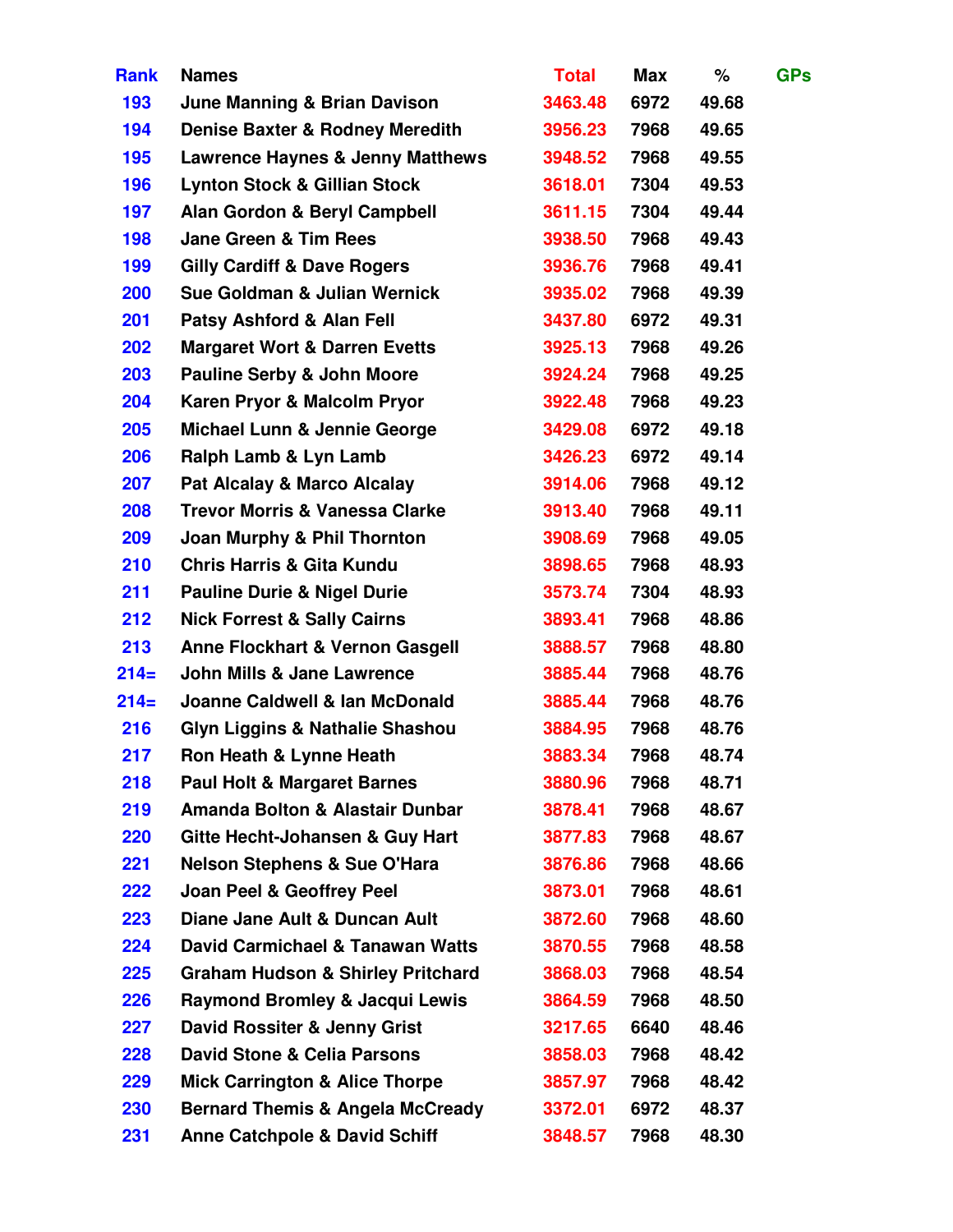| <b>Rank</b> | <b>Names</b>                                   | <b>Total</b> | <b>Max</b> | %     | <b>GPs</b> |
|-------------|------------------------------------------------|--------------|------------|-------|------------|
| 232         | <b>Christopher Starr &amp; Kathryn Footner</b> | 3844.45      | 7968       | 48.25 |            |
| 233         | <b>Pam Pearce &amp; Ron Davis</b>              | 3842.90      | 7968       | 48.23 |            |
| 234         | <b>Helen Beattie &amp; Mike Fithyan</b>        | 3841.20      | 7968       | 48.21 |            |
| 235         | <b>Gwyneth Davies &amp; lan Draper</b>         | 3835.93      | 7968       | 48.14 |            |
| 236         | Peter Stocken & Dinah Stocken                  | 3506.69      | 7304       | 48.01 |            |
| 237         | Zizi Covrigaru & Derek Russell                 | 3824.73      | 7968       | 48.00 |            |
| 238         | <b>Lesley Lewis &amp; David Willis</b>         | 3799.17      | 7968       | 47.68 |            |
| 239         | <b>Irene Fine &amp; Saleem Sachak</b>          | 3795.46      | 7968       | 47.63 |            |
| 240         | John Sansom & Joyce Skelton                    | 3793.31      | 7968       | 47.61 |            |
| 241         | <b>Martin Brook &amp; Helen Ackroyd</b>        | 3789.33      | 7968       | 47.56 |            |
| 242         | <b>Bogdan Drobny &amp; Maureen Kimbley</b>     | 3462.21      | 7304       | 47.40 |            |
| 243         | <b>Judy Brearley &amp; David Pendlebury</b>    | 3775.92      | 7968       | 47.39 |            |
| 244         | <b>Mike Rafferty &amp; Liz Blande</b>          | 3772.04      | 7968       | 47.34 |            |
| 245         | <b>Jean Squires &amp; Norman Gascoyne</b>      | 3766.78      | 7968       | 47.27 |            |
| 246         | <b>Barbara Collins &amp; Ravi Athwal</b>       | 3764.12      | 7968       | 47.24 |            |
| 247         | <b>Janet Adams &amp; Bob Edmonds</b>           | 3761.62      | 7968       | 47.21 |            |
| 248         | <b>Charlotte Vine &amp; John Prust</b>         | 3759.51      | 7968       | 47.18 |            |
| 249         | <b>Roger Schofield &amp; Lesley Harrison</b>   | 3757.44      | 7968       | 47.16 |            |
| 250         | David Ould & Cheryl Ould                       | 3746.88      | 7968       | 47.02 |            |
| 251         | <b>Alan Prior &amp; Beryl McGreevy</b>         | 3742.60      | 7968       | 46.97 |            |
| 252         | Vida Bingham & Nigel Osmer                     | 3740.89      | 7968       | 46.95 |            |
| 253         | <b>Clive Keep &amp; Gillian Lonsdale</b>       | 3740.61      | 7968       | 46.95 |            |
| 254         | <b>Betty Golding &amp; Andrew Leslie</b>       | 3737.93      | 7968       | 46.91 |            |
| 255         | <b>Jill Mumford &amp; John Marmery</b>         | 3736.46      | 7968       | 46.89 |            |
| 256         | <b>Dick Andrews &amp; Gaynor Wiseman</b>       | 3267.15      | 6972       | 46.86 |            |
| 257         | Liz Commins & Paddy Murphy                     | 3732.42      | 7968       | 46.84 |            |
| 258         | <b>Sinéad Bird &amp; Rodney Lighton</b>        | 3262.01      | 6972       | 46.79 |            |
| 259         | <b>John Amor &amp; Susan Sharp</b>             | 3726.65      | 7968       | 46.77 |            |
| <b>260</b>  | <b>Vic Martin &amp; Micky Pangalos</b>         | 3718.53      | 7968       | 46.67 |            |
| 261         | <b>Christine Tomkin &amp; Neil Tomkin</b>      | 3717.58      | 7968       | 46.66 |            |
| 262         | Irina Woods & Mark Hannon                      | 3715.17      | 7968       | 46.63 |            |
| 263         | <b>Jill Hair &amp; Richard Perryman</b>        | 3714.56      | 7968       | 46.62 |            |
| 264         | Ann Slee & Richard Lingham                     | 3713.20      | 7968       | 46.60 |            |
| 265         | <b>Simon Whiteside &amp; Marietta Andree</b>   | 3708.11      | 7968       | 46.54 |            |
| 266         | Sheila Evans & Bill Blackman                   | 3700.47      | 7968       | 46.44 |            |
| 267         | <b>Bobbie Rodney &amp; Roger Gibbons</b>       | 3696.32      | 7968       | 46.39 |            |
| $268=$      | Dorothy Slater & Roy Waddington                | 3693.59      | 7968       | 46.36 |            |
| $268=$      | Bhuma Rangarajan & G Rangarajan                | 3693.59      | 7968       | 46.36 |            |
| 270         | John Leake & Sara Jane Barnett                 | 3692.99      | 7968       | 46.35 |            |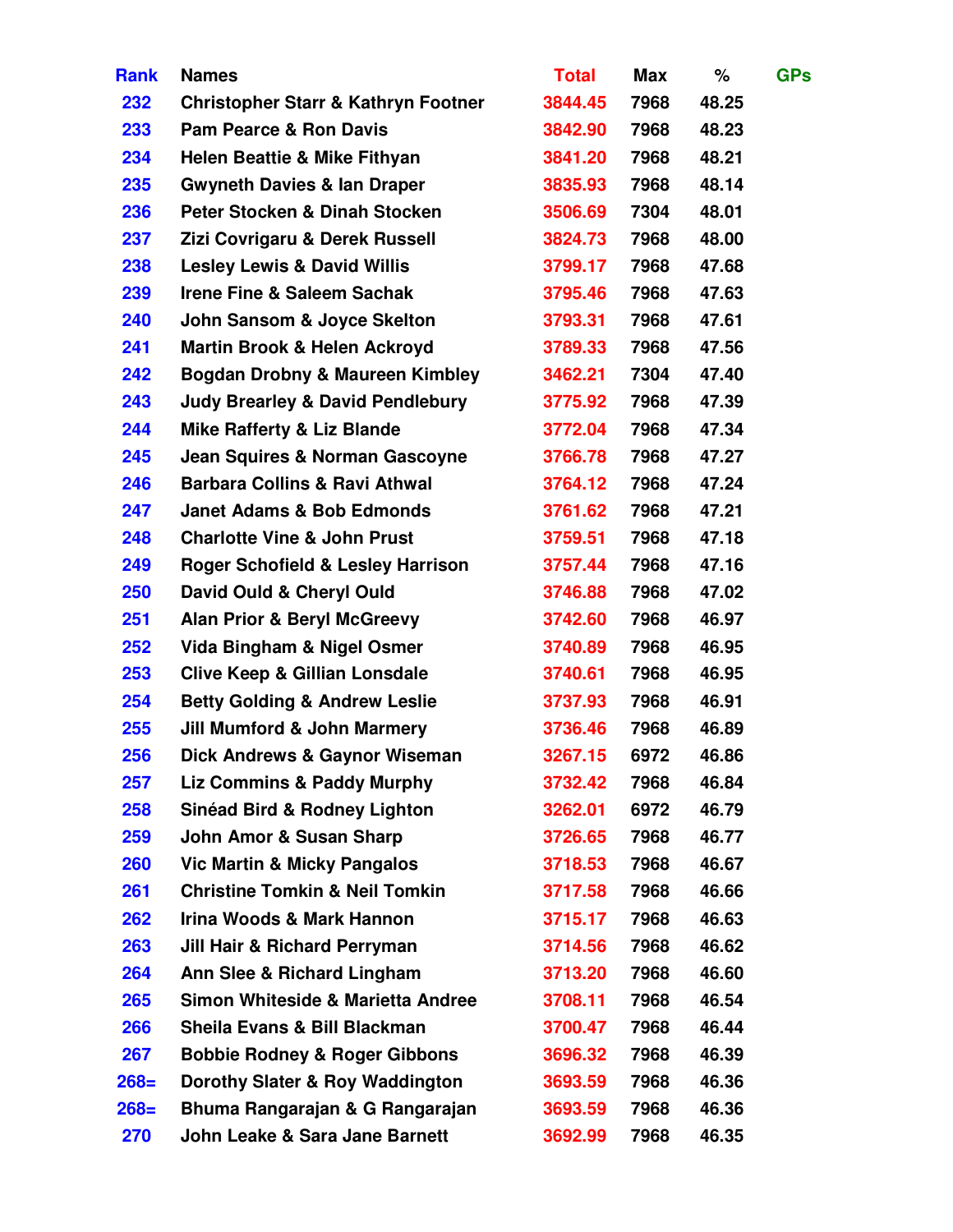| <b>Rank</b> | <b>Names</b>                                         | <b>Total</b> | <b>Max</b> | %     | <b>GPs</b> |
|-------------|------------------------------------------------------|--------------|------------|-------|------------|
| 271         | <b>Marie Appleby &amp; Ron Appleby</b>               | 3070.05      | 6640       | 46.24 |            |
| 272         | <b>Valerie Frearson &amp; George Phillips</b>        | 3679.74      | 7968       | 46.18 |            |
| 273         | <b>Barbara McKinnon &amp; Derrick Kime</b>           | 3678.17      | 7968       | 46.16 |            |
| 274         | <b>Bryan Clarkson &amp; Marie Topp</b>               | 3674.90      | 7968       | 46.12 |            |
| 275         | Jeanne Boydell & Roger Poulter                       | 3669.19      | 7968       | 46.05 |            |
| 276         | Eleanor Stewart & Angelo Martelli                    | 3663.18      | 7968       | 45.97 |            |
| 277         | <b>Catriona Lovett &amp; Mike Harbour</b>            | 3661.76      | 7968       | 45.96 |            |
| 278         | <b>Peter Sherry &amp; Carol Benzie</b>               | 3647.45      | 7968       | 45.78 |            |
| 279         | <b>Sue Lowe &amp; Pat Mullally</b>                   | 3635.88      | 7968       | 45.63 |            |
| <b>280</b>  | <b>Carol Croasdale &amp; Brian Irlam</b>             | 3625.33      | 7968       | 45.50 |            |
| 281         | <b>Nigel Lewis &amp; Berwyn Aston</b>                | 3322.28      | 7304       | 45.49 |            |
| 282         | <b>Mike Minting &amp; Jackie Davies</b>              | 3623.01      | 7968       | 45.47 |            |
| 283         | David Tennet & Linda Fleet                           | 3619.50      | 7968       | 45.43 |            |
| 284         | <b>Stan Newman &amp; Angela Roberts</b>              | 3616.32      | 7968       | 45.39 |            |
| 285         | <b>Carolyn Fisher &amp; Peter Oldbury</b>            | 3614.10      | 7968       | 45.36 |            |
| 286         | Jane Alderman & George Coomber                       | 3604.18      | 7968       | 45.23 |            |
| 287         | <b>Colin Thomas &amp; Lavinia Thomas</b>             | 3601.72      | 7968       | 45.20 |            |
| 288         | Jenny Jacobsberg & Eric Campbell                     | 3591.98      | 7968       | 45.08 |            |
| 289         | <b>Oliver Espitalier-Noel &amp; Marguerite Lihou</b> | 3570.11      | 7968       | 44.81 |            |
| 290         | <b>Mike Skelly &amp; Lorna Vestey</b>                | 3564.12      | 7968       | 44.73 |            |
| 291         | <b>Cheryl Duddell &amp; Dave Duddell</b>             | 3265.96      | 7304       | 44.71 |            |
| 292         | Ros Nanayakkara & Peter Breakell                     | 3562.72      | 7968       | 44.71 |            |
| 293         | Aileen Cunningham & David Pollard                    | 2966.53      | 6640       | 44.68 |            |
| 294         | <b>Ann Hughes &amp; Allan James</b>                  | 3113.58      | 6972       | 44.66 |            |
| 295         | <b>Ron Birch &amp; Lin Birch</b>                     | 3548.46      | 7968       | 44.53 |            |
| 296         | <b>Eleanor Foley &amp; Ron Reay</b>                  | 2956.13      | 6640       | 44.52 |            |
| 297         | Srimath Agalawatte & Marsali Wood                    | 3546.21      | 7968       | 44.51 |            |
| 298         | Szczepan Smoczynski & Eva Skinner                    | 3543.48      | 7968       | 44.47 |            |
| 299         | <b>Susan Stockdale &amp; Simon Cope</b>              | 3244.90      | 7304       | 44.43 |            |
| 300         | <b>Megan Taft &amp; Alan Crabtree</b>                | 3537.60      | 7968       | 44.40 |            |
| 301         | <b>Kathy Williams &amp; Eddie Williams</b>           | 3534.55      | 7968       | 44.36 |            |
| 302         | <b>Maxine Henry &amp; Stuart Henry</b>               | 3530.27      | 7968       | 44.31 |            |
| 303         | <b>Andrew Clifford &amp; Margaret Crangle</b>        | 3522.93      | 7968       | 44.21 |            |
| 304         | <b>Laurie Burtt &amp; Stephanie Burtt</b>            | 3518.75      | 7968       | 44.16 |            |
| 305         | <b>David Cairns &amp; Sue Peters</b>                 | 3516.84      | 7968       | 44.14 |            |
| 306         | <b>Mike Finch &amp; Molly Freeman</b>                | 3500.91      | 7968       | 43.94 |            |
| 307         | Doreen Green & Mahmoud Sadek                         | 3499.88      | 7968       | 43.92 |            |
| 308         | <b>Gordon Carroll &amp; Elizabeth Yearling</b>       | 3496.33      | 7968       | 43.88 |            |
| 309         | John Arundale & Angela Mayner                        | 3046.00      | 6972       | 43.69 |            |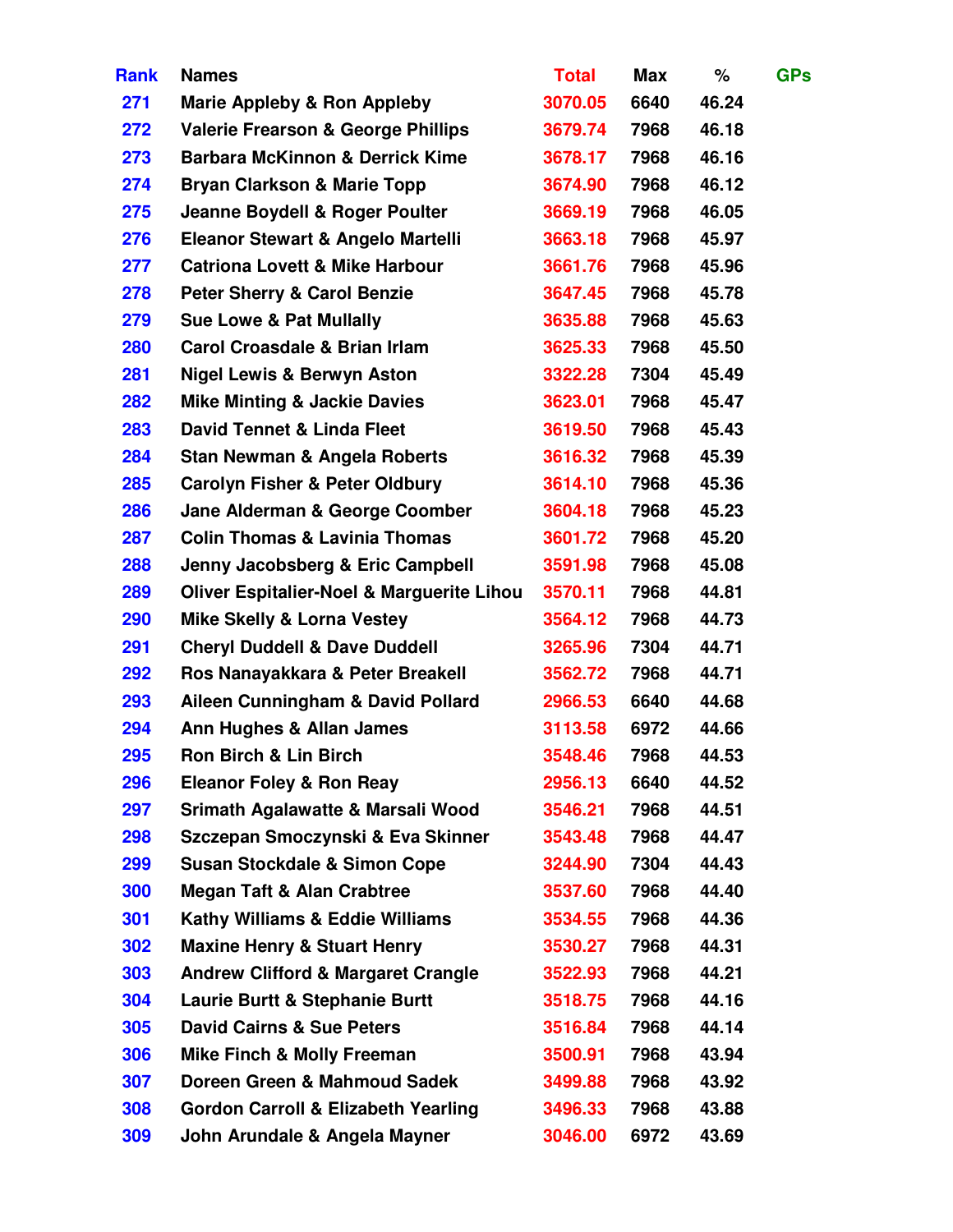| <b>Rank</b> | <b>Names</b>                                     | <b>Total</b> | Max  | %     | <b>GPs</b> |
|-------------|--------------------------------------------------|--------------|------|-------|------------|
| 310         | <b>Beryl Latham &amp; Terry Edge</b>             | 3480.63      | 7968 | 43.68 |            |
| 311         | <b>Mary Knights &amp; Terence Knights</b>        | 3479.64      | 7968 | 43.67 |            |
| 312         | <b>Antony Whiteway &amp; Tilly Hennings</b>      | 3478.53      | 7968 | 43.66 |            |
| 313         | <b>Irene Sharff &amp; David Gold</b>             | 3186.34      | 7304 | 43.62 |            |
| 314         | <b>Erica Sheppard &amp; Christopher Sheppard</b> | 3460.81      | 7968 | 43.43 |            |
| 315         | <b>Robert Watts &amp; Beverley Godfrey</b>       | 2883.77      | 6640 | 43.43 |            |
| 316         | <b>Audrey Mason &amp; Tony Mason</b>             | 3018.51      | 6972 | 43.29 |            |
| 317         | Gillian Mapstone & Stephen Mapstone              | 3149.75      | 7304 | 43.12 |            |
| 318         | Keith Sadler & Isobel Townley-Freeman            | 3427.93      | 7968 | 43.02 |            |
| 319         | Denise Miller & Nigel Clayton                    | 3424.19      | 7968 | 42.97 |            |
| 320         | <b>Nigel Maggs &amp; Jennifer McDermott</b>      | 2993.36      | 6972 | 42.93 |            |
| 321         | Liz Hayton & Addis Page                          | 3420.06      | 7968 | 42.92 |            |
| 322         | John Griffith & Olwen Brown                      | 3407.69      | 7968 | 42.77 |            |
| 323         | <b>Anne Edwards &amp; Norman Large</b>           | 3394.93      | 7968 | 42.61 |            |
| 324         | <b>Margot Wilson &amp; John Gardner</b>          | 3388.52      | 7968 | 42.53 |            |
| 325         | <b>Brian Taylor &amp; Chris King</b>             | 3384.42      | 7968 | 42.48 |            |
| 326         | Michael Keogh & Jane Swannell                    | 3376.20      | 7968 | 42.37 |            |
| 327         | Jim Bainbridge & Margaret Jones                  | 3375.72      | 7968 | 42.37 |            |
| 328         | <b>Simon Taylor &amp; Kay Colton</b>             | 3351.85      | 7968 | 42.07 |            |
| 329         | <b>William Harmer &amp; Choo Wu</b>              | 3329.23      | 7968 | 41.78 |            |
| 330         | <b>Michael Powell &amp; Marion Blackhall</b>     | 3323.61      | 7968 | 41.71 |            |
| 331         | Ron Every & Barbara Regan                        | 3320.10      | 7968 | 41.67 |            |
| 332         | <b>Wendy Watson &amp; John Squires</b>           | 3319.82      | 7968 | 41.66 |            |
| 333         | <b>Brian Senior &amp; Lila Panahpour</b>         | 3319.62      | 7968 | 41.66 |            |
| 334         | John Vos & Dorota Krzyzaniak                     | 3269.34      | 7968 | 41.03 |            |
| 335         | <b>Hannah Kearns &amp; Alastair Cowley</b>       | 2858.50      | 6972 | 41.00 |            |
| 336         | <b>Marion Watkins &amp; Tony Watkins</b>         | 3260.05      | 7968 | 40.91 |            |
| 337         | <b>Adie Andrew &amp; Sarah Andrew</b>            | 3247.50      | 7968 | 40.76 |            |
| 338         | Oscar Selby & Natasha Regan                      | 3233.20      | 7968 | 40.58 |            |
| 339         | Alex Harding & Sandra Cape                       | 3232.00      | 7968 | 40.56 |            |
| 340         | <b>Martin Silverman &amp; Sue Rolles</b>         | 3200.09      | 7968 | 40.16 |            |
| 341         | Robert Arnheim & Inga Homewood                   | 3175.27      | 7968 | 39.85 |            |
| 342         | Peter Ison & Jane Aylett                         | 3173.29      | 7968 | 39.83 |            |
| 343         | <b>Alan Ellis &amp; Saroj Ellis</b>              | 2901.08      | 7304 | 39.72 |            |
| 344         | <b>Pauline Somerville &amp; Brian Somerville</b> | 2626.76      | 6640 | 39.56 |            |
| 345         | <b>Peter Bates &amp; Valerie Chandler</b>        | 3127.59      | 7968 | 39.25 |            |
| 346         | Jo Murray & Malcolm Currie                       | 3121.88      | 7968 | 39.18 |            |
| 347         | Cara Howard & Dave Strawbridge                   | 3074.06      | 7968 | 38.58 |            |
| 348         | <b>Jenny Gray &amp; Peter Murphy</b>             | 3049.86      | 7968 | 38.28 |            |